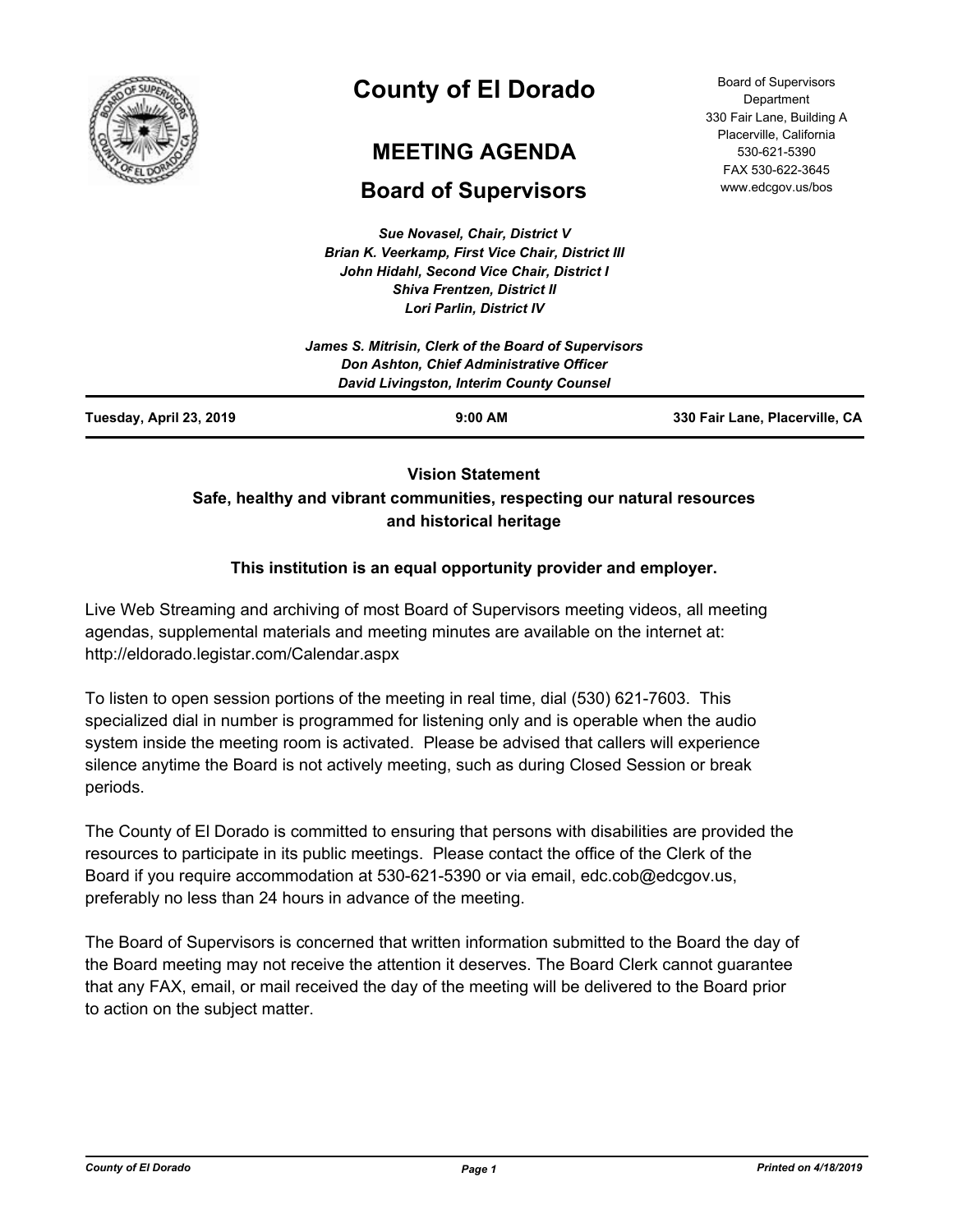The Board meets simultaneously as the Board of Supervisors and the Board of Directors of the Air Quality Management District, In-Home Supportive Services, Public Housing Authority, Redevelopment Agency and other Special Districts.

For Purposes of the Brown Act § 54954.2 (a), the numbered items on this Agenda give a brief description of each item of business to be transacted or discussed. Recommendations of the staff, as shown, do not prevent the Board from taking other action.

Materials related to an item on this Agenda submitted to the Board of Supervisors after distribution of the agenda packet are available for inspection during normal business hours in the public viewing packet located in Building A, 330 Fair Lane, Placerville or in the Board Clerk's Office located at the same address. Such documents are also available on the Board of Supervisors' Meeting Agenda webpage subject to staff's ability to post the documents before the meeting.

## **PROTOCOLS FOR PUBLIC COMMENT**

Public comment will be received at designated periods as called by the Board Chair.

Public comment on items scheduled for Closed Session will be received before the Board recesses to Closed Session.

Except with the consent of the Board, individuals shall be allowed to speak to an item only once.

On December 5, 2017, the Board adopted the following protocol relative to public comment periods. The Board adopted minor revisions to the protocol on February 26, 2019, incorporated herein:

Time for public input will be provided at every Board of Supervisors meeting. Individuals will have three minutes to address the Board. Individuals authorized by organizations will have three minutes to present organizational positions and perspectives and may request additional time, up to five minutes. At the discretion of the Board, time to speak by any individual may be extended.

Public comment on certain agenda items designated and approved by the Board may be treated differently with specific time limits per speaker or a limit on the total amount of time designated for public comment. It is the intent of the Board that quasi-judicial matters have additional flexibility depending upon the nature of the issue. It is the practice of the Board to allocate 20 minutes for public comment during Open Forum and for each agenda item to be discussed. (Note: Unless designated on the agenda, there is no Open Forum period during Special Meetings.)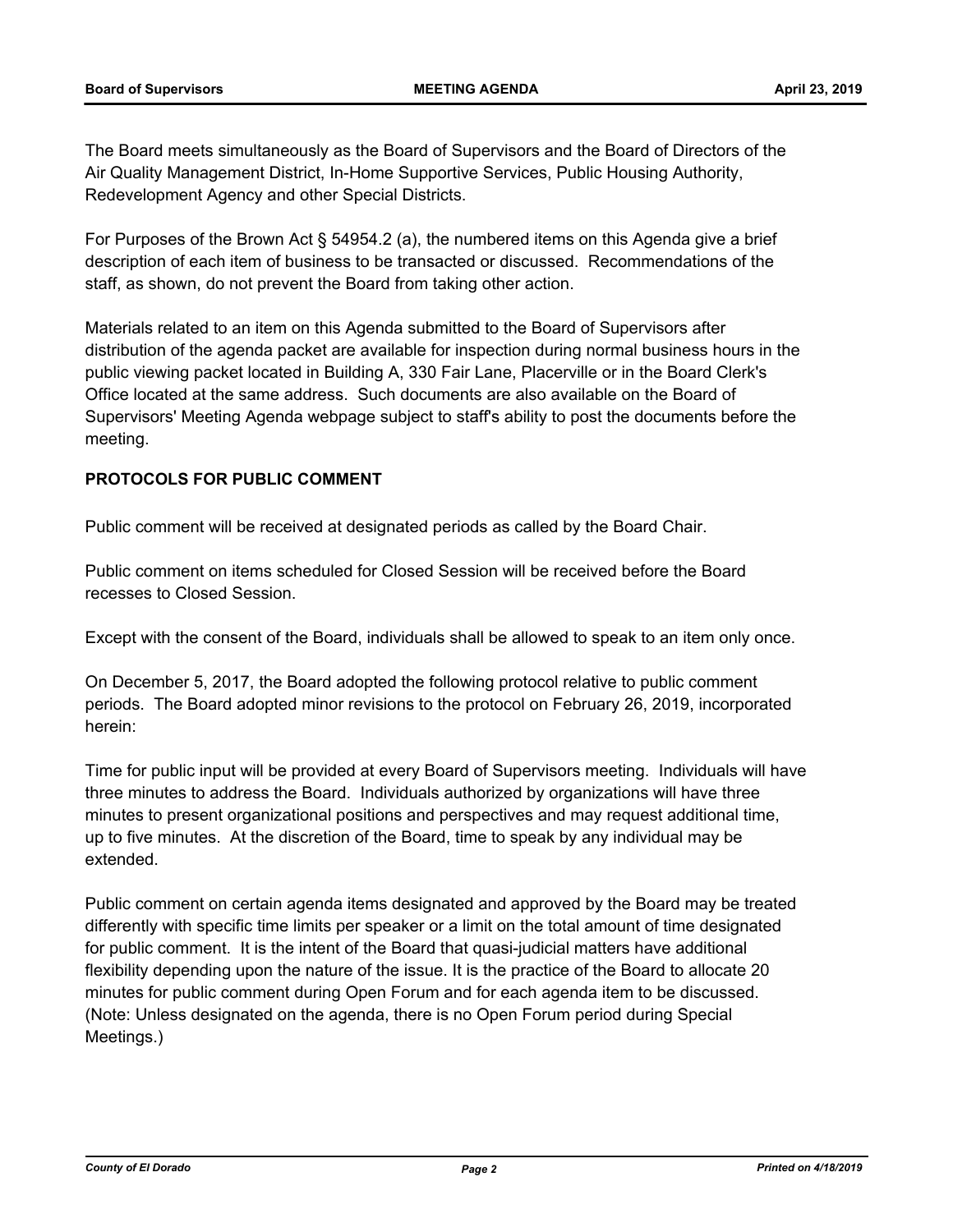Individual Board members may ask clarifying questions but will not engage in substantive dialogue with persons providing input to the Board.

If a person providing input to the Board creates a disruption by refusing to follow Board guidelines, the Chair of the Board may take the following actions:

Step 1. Request the person adhere to Board guidelines. If the person refuses, the Chair may turn off the speaker's microphone.

Step 2. If the disruption continues, the Chair may order a recess of the Board meeting.

Step 3. If the disruption continues, the Chair may order the removal of the person from the Board meeting.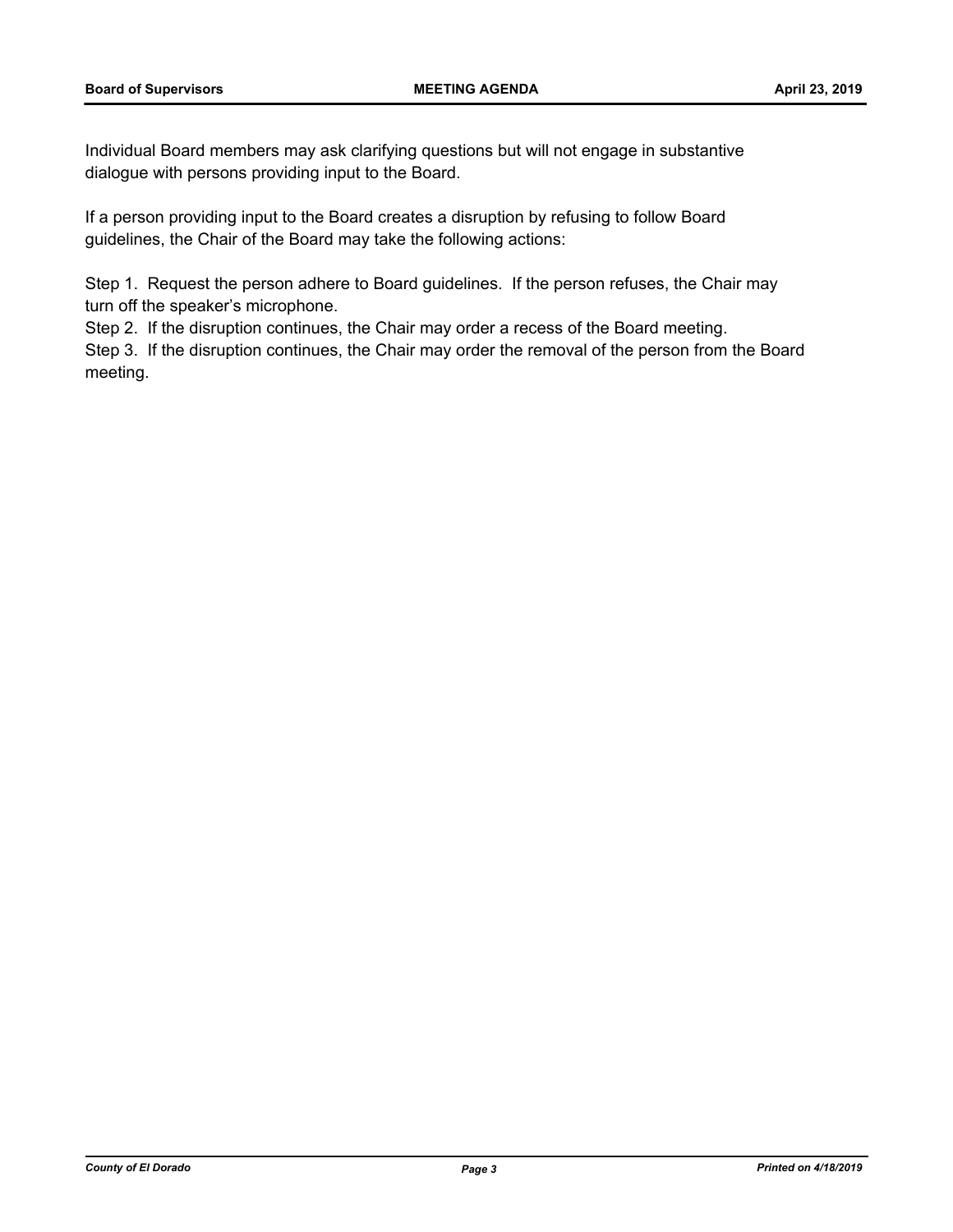## **9:00 A.M. - CALL TO ORDER**

## **INVOCATION AND PLEDGE OF ALLEGIANCE TO THE FLAG**

### **ADOPTION OF THE AGENDA AND APPROVAL OF CONSENT CALENDAR**

The Board may make any necessary additions, deletions or corrections to the agenda including moving items to or from the Consent Calendar and adopt the agenda and the Consent Calendar with one single vote. A Board member may request an item be removed from the Consent Calendar for discussion and separate Board action. At the appropriate time as called by the Board Chair, members of the public may make a comment on matters on the Consent Calendar prior to Board action.

## **OPEN FORUM**

Open Forum is an opportunity for members of the public to address the Board of Supervisors on subject matter that is not on their meeting agenda and within their jurisdiction. Public comments during Open Forum are limited to three minutes per person. Individuals authorized by organizations will have three minutes to present organizational positions and perspectives and may request additional time, up to five minutes. The total amount of time reserved for Open Forum is 20 Minutes.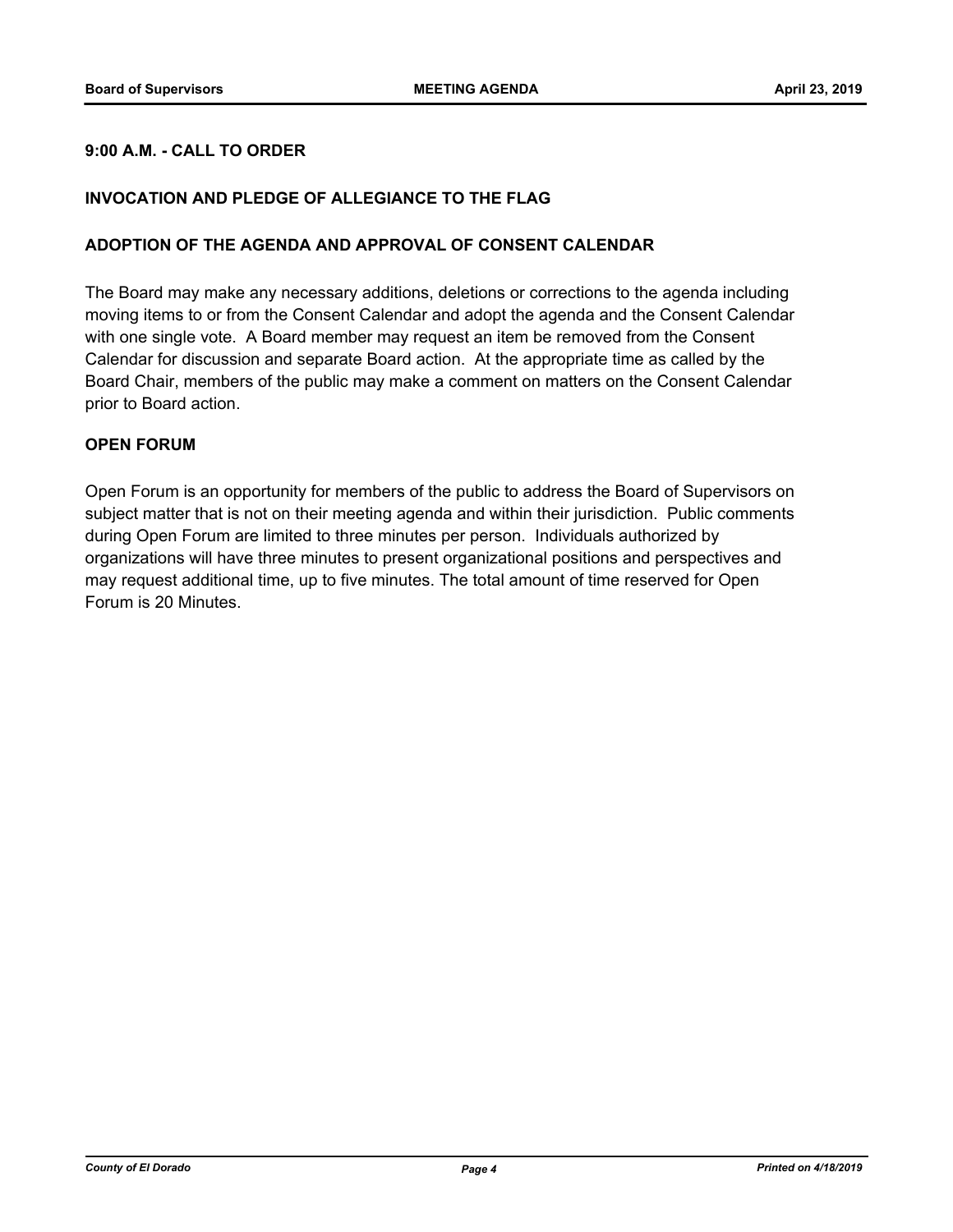## **CONSENT CALENDAR**

**1.** [19-0611](http://eldorado.legistar.com/gateway.aspx?m=l&id=/matter.aspx?key=25932) Clerk of the Board recommending the Board approve the Minutes from the regular meeting of the Board of Supervisors on April 9, 2019.

## **GENERAL GOVERNMENT - CONSENT ITEMS**

**2.** [19-0226](http://eldorado.legistar.com/gateway.aspx?m=l&id=/matter.aspx?key=25546) Auditor-Controller and the Chief Administrative Officer recommending the Board authorize the continuation and utilization of the perpetual agreement between Hinderliter, deLlamas & Associates and El Dorado County, for the provision of specialized sales tax analysis and recovery services.

## **FUNDING:** General Fund.

**3.** [19-0396](http://eldorado.legistar.com/gateway.aspx?m=l&id=/matter.aspx?key=25717) Auditor-Controller, recommending the Board of Supervisors: 1) Make findings that it is more economical and feasible to contract out the services in accordance with County Ordinance Chapter 3.13, Section 3.13.030; and 2) Approve Contract number 3812 with NBS Government Finance Group, Inc. ("NBS") for the provision of Mello Roos bond administrative services for El Dorado Hills Community Facilities District 1992-1 (Serrano), Community Facilities District 2001-1 (Promontory), Community Facilities District 2005-1 (Blackstone), Community Facilities District 2005-2 (Laurel Oaks), Carson Creek Communities Facilities District 2014-1 (Carson Creek), and Bass Lake Hills Communities Services District 2018-1 (Bass Lake Hills) and any additional Community Facilities Districts Bond administration services which may be formed during the term of the contract.

> **FUNDING:** Special tax proceeds collected for the Community Facilities Districts.

**4.** [16-0305](http://eldorado.legistar.com/gateway.aspx?m=l&id=/matter.aspx?key=20961) Chief Administrative Office recommending the Board find that a state of emergency continues to exist in El Dorado County as a result of unprecedented tree mortality due to drought conditions and related bark beetle infestations. (Cont. 4/9/19, Item 4)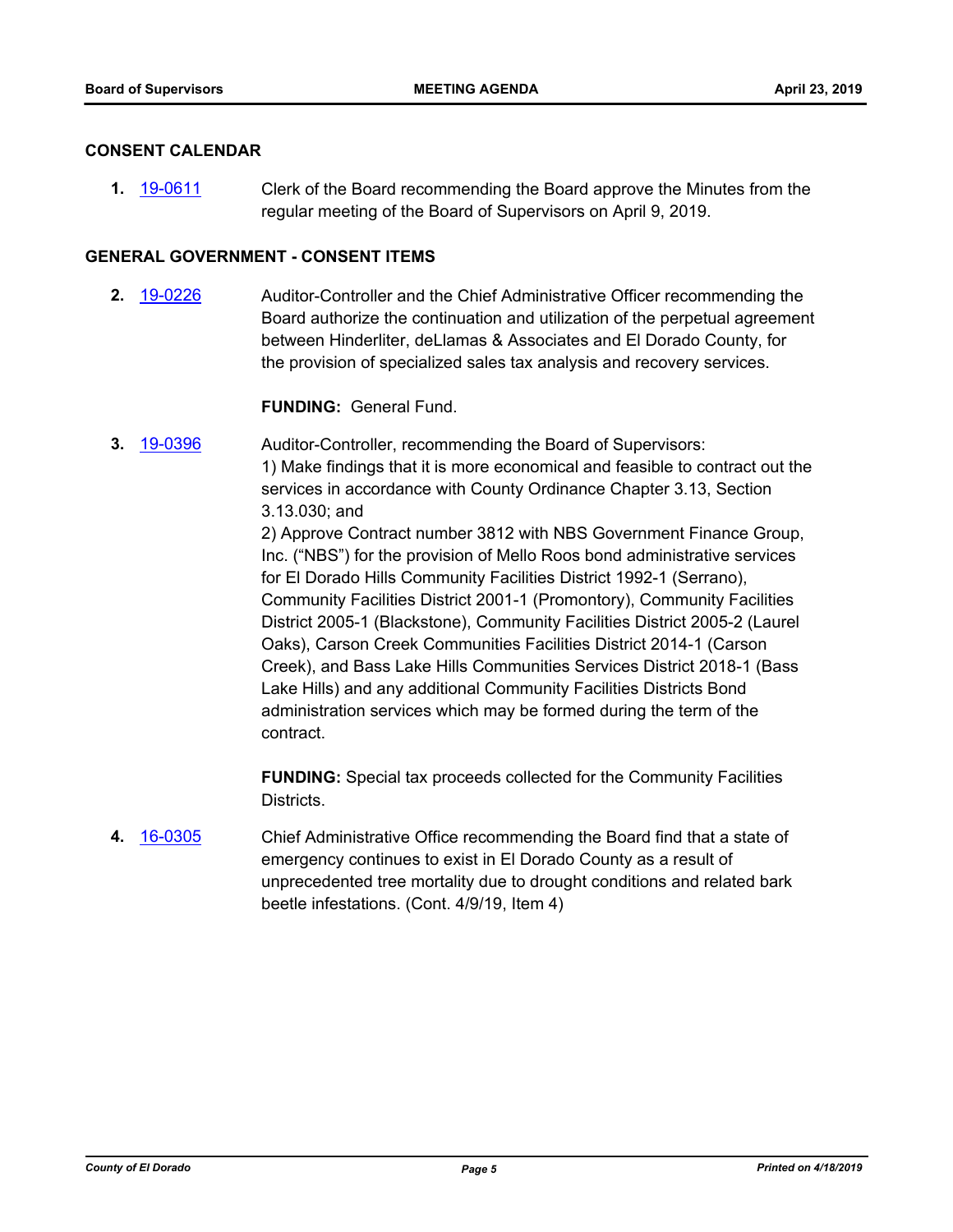**5.** [19-0382](http://eldorado.legistar.com/gateway.aspx?m=l&id=/matter.aspx?key=25703) Chief Administrative Office, Procurement and Contracts Division, recommending the Board: 1) Declare the listed item, a 2008 Chevrolet Trailblazer, as surplus in accordance with the procedures outlined in the County's Purchasing Ordinance, Chapter 3.12 and Section 3.12.220 thereof; and 2) Authorize the Purchasing Agent to execute an agreement for the sale of the above surplus to the Pioneer Fire Department for use by the Quick Response Teams who respond to emergencies.

## **FUNDING:** N/A

- **6.** [19-0533](http://eldorado.legistar.com/gateway.aspx?m=l&id=/matter.aspx?key=25854) Clerk of the Board recommending the Board approve the extension of terms for current members of the El Dorado County Child Abuse Prevention Council to coincide with their adopted bylaws which state the two-year terms shall be from July 1st to June 30th.
- **7.** [19-0545](http://eldorado.legistar.com/gateway.aspx?m=l&id=/matter.aspx?key=25866) Elections Department recommending the Board consider the following: 1) Approve and authorize the Chair to sign Agreement for Services 3389 with Democracy Live, Inc., for the provision of ADA-compliant Remote Accessible Vote By Mail Solutions and Uniform Overseas Citizens Absentee Voting Act (UOCAVA) and Military Overseas Voter Empowerment (MOVE) Act solutions to voters, for an amount not to exceed \$198,000, effective upon execution for a term of 24 months; and 2) Approve and authorize the Registrar of Voters to sign the attached Memorandum of Understanding (MOU) document related to this grant when received from participating counties, for the purchase of ADA-complaint software solutions; and

3) Approve and authorize the Chair to sign a budget transfer to increase revenue and appropriations for the Elections Department by \$99,000, in order to receive the first half of the Dynamic Random Access Memory (DRAM) Agreement funding.

**FUNDING:** 100% funded by the Dynamic Random Access Memory (DRAM) Settlement Fund

**8.** [19-0596](http://eldorado.legistar.com/gateway.aspx?m=l&id=/matter.aspx?key=25917) Human Resources Department recommending the Board: 1) Approve and adopt the new Chief Administrative Office department-specific class specification of Parks Trail Maintenance Worker (Extra Help); and 2) Adopt and authorize the Chair to sign Resolution **057-2019** to approve the job class number, bargaining unit, and salary range for the new classification of Parks Trail Maintenance Worker (Extra Help).

> **FUNDING:** California Off-Highway Vehicle Funds (Green Sticker) and Grant Funding.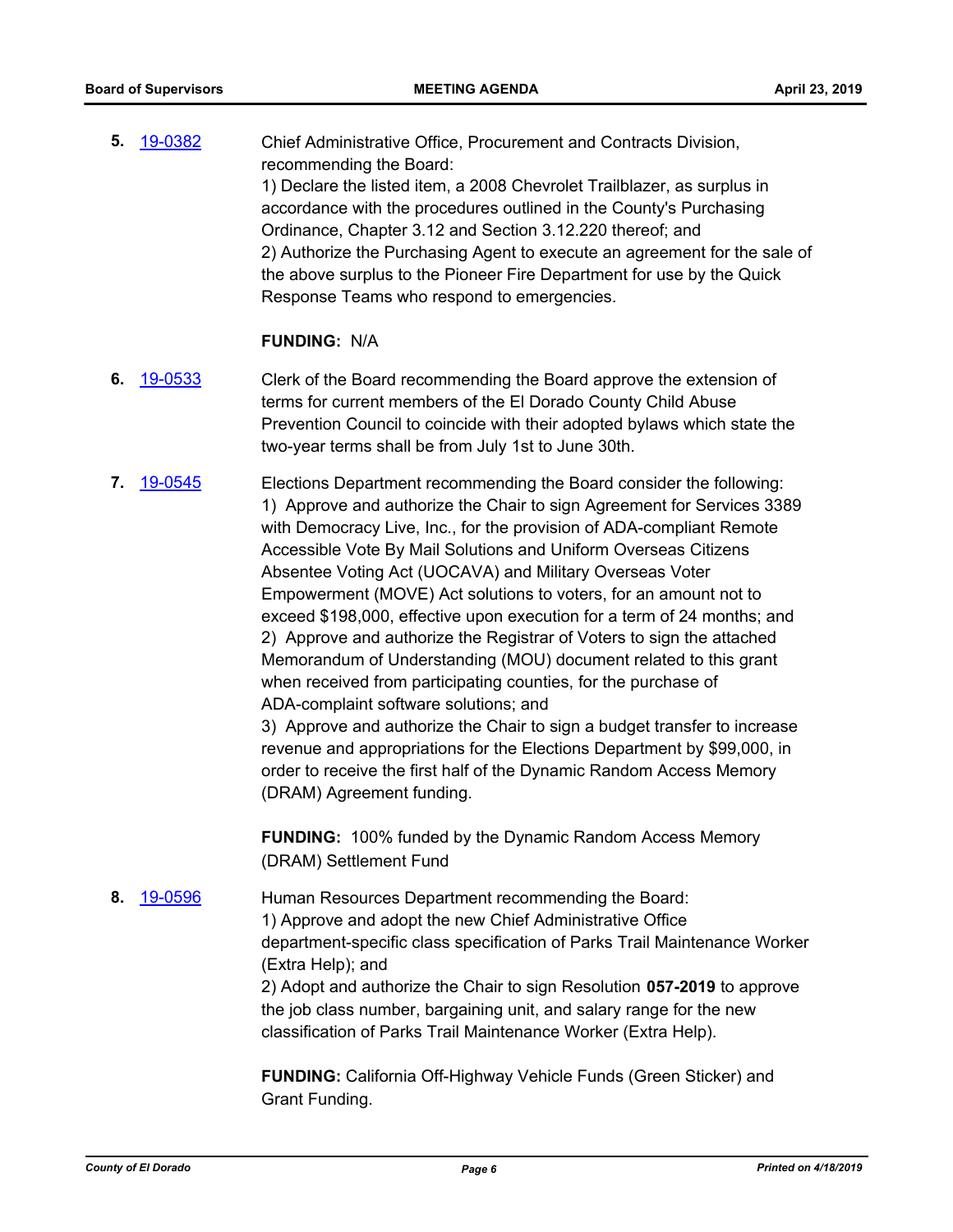**9.** [19-0616](http://eldorado.legistar.com/gateway.aspx?m=l&id=/matter.aspx?key=25937) Registrar of Voters recommending the Board declare the results of the official canvass of the March 26, 2019 Senate District 1 Special Primary Election conducted by the Elections Department.

**FUNDING:** General Fund.

**10.** [19-0651](http://eldorado.legistar.com/gateway.aspx?m=l&id=/matter.aspx?key=25973) Supervisor Novasel recommending the Board: 1) Approve and authorize the Chair to sign the CA Counties Showcase Board of Supervisors Approval Form designating the El Dorado County Chamber of Commerce as the official representative for the County of El Dorado's exhibit at the 2019 California State Fair; and 2) Authorize that any award money for this exhibit, paid by the California Exposition and State Fair, will be paid to the El Dorado County Chamber of Commerce.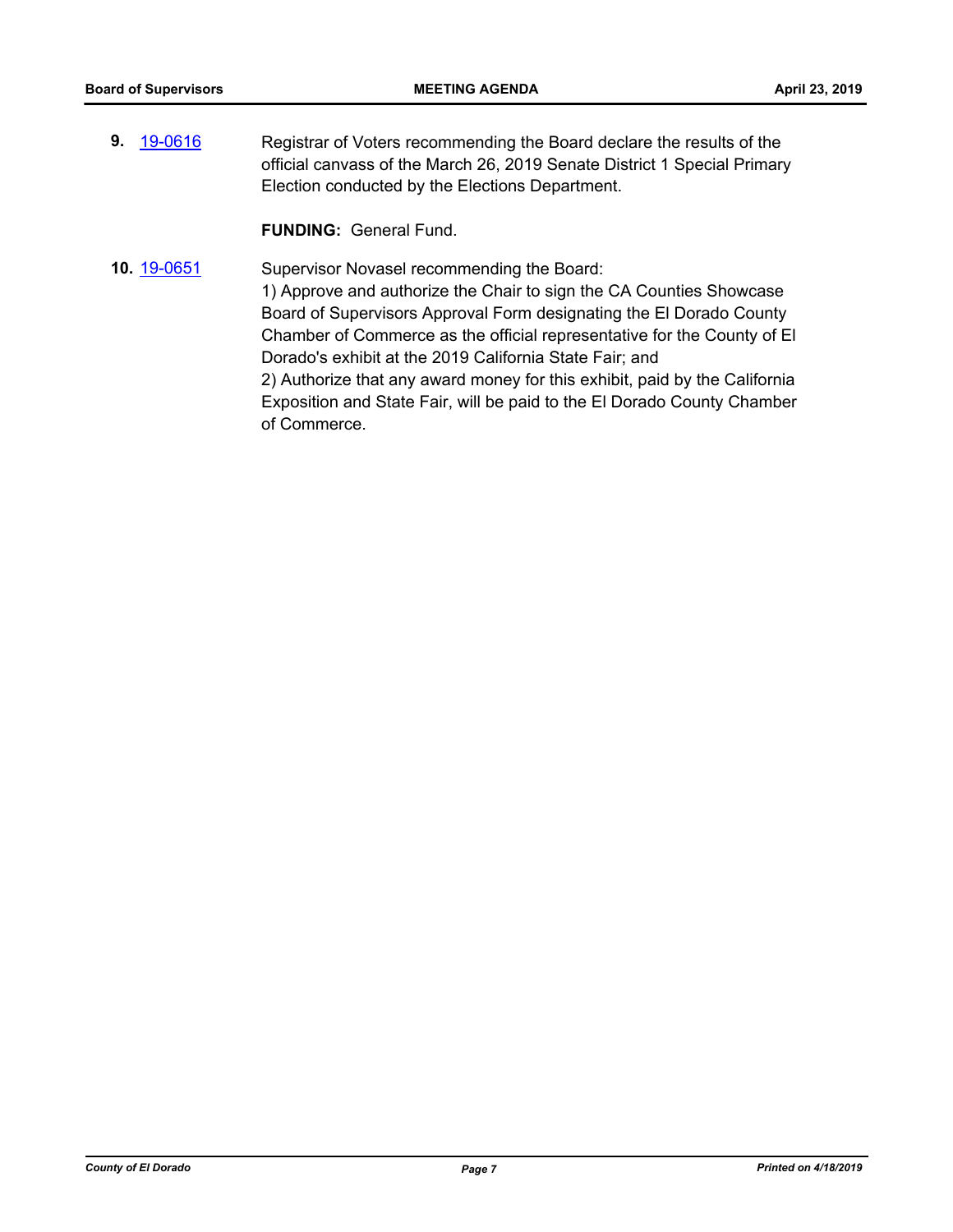#### **HEALTH AND HUMAN SERVICES - CONSENT ITEMS**

**11.** [19-0216](http://eldorado.legistar.com/gateway.aspx?m=l&id=/matter.aspx?key=25536) Health and Human Services Agency recommending the Board: 1) Approve and authorize the Chair to sign Agreement for Services 3741 with Scripps Psychological Associates, Inc. for the provision of psychological evaluation services, in the amount of \$180,000 for the term of three years from May 1, 2019 through April 30, 2022; 2) Make findings in accordance with County Ordinance 3.13.030 that it is more economical and feasible to contract with Scripps Psychological Associates, Inc. for services provided under this Agreement 3741 because the County does not have the staff to perform said services; and 3) Authorize the Purchasing Agent, or designee, to execute further documents relating to Agreement for Services 3741, including amendments which do not increase the maximum dollar amount or term of the Agreement, and contingent upon approval by County Counsel and Risk Management.

> **FUNDING:** 35% Federal Funding, 65% 2011 Realignment: Funding sources are Foster Care - Title IV-E, and Social Services Realignment.

**12.** [19-0319](http://eldorado.legistar.com/gateway.aspx?m=l&id=/matter.aspx?key=25640) Health and Human Services Agency recommending the Board consider the following:

> 1) Approve and authorize the Chair to sign a Budget Transfer Request to increase appropriations for Fixed Assets by \$50,000 and to decrease appropriations for Computer Maintenance by \$50,000, in HHSA Adminstration and Finance, for the purchase of three (3) servers and supporting items to store security camera recordings for the period of one (1) year, in accordance with California Government Code Section 26202.6 and;

2) Approve and authorize the addition of three (3) servers to the Fixed Asset list.

**FUNDING:** County General Fund.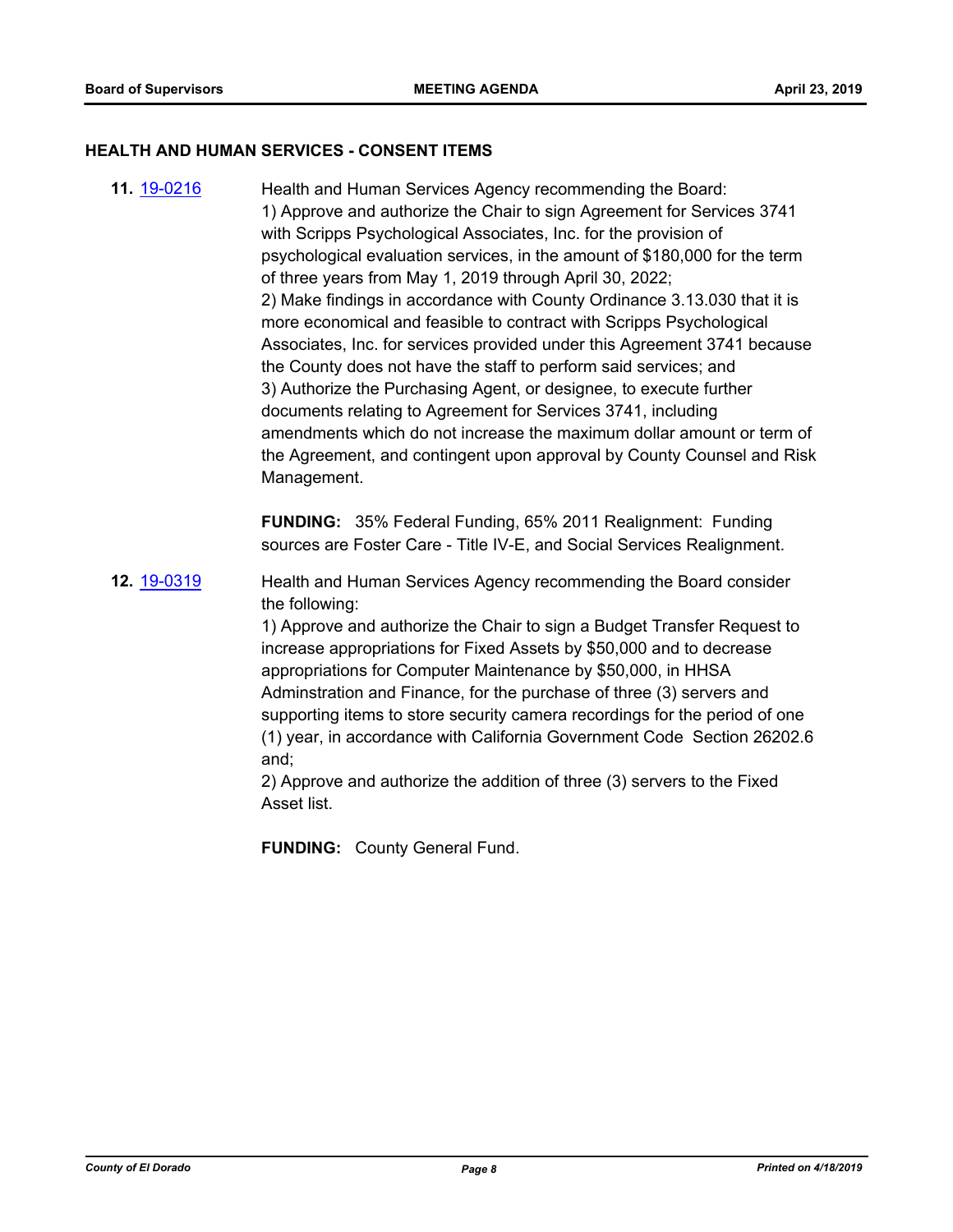| 13. 19-0553 | Health and Human Services Agency recommending the Board:<br>1) Adopt and authorize the Chair to sign Resolution 056-2019, which<br>delegates authority to the Director of the Health and Human Services<br>Agency (HHSA) to execute any agreement, amendment or other document<br>resulting from the California Emergency Solutions and Housing Program<br>Notice of Funding Availability application;<br>2) Designate the Health and Human Services Agency as the<br>Administrative Entity for purposes of this grant opportunity;<br>3) Authorize the HHSA Director to accept funding and execute the grant<br>agreement, if awarded, including any extension(s) or amendment(s)<br>thereto, contingent upon County Counsel and Risk Management Approval;<br>and<br>4) Authorize the HHSA Director, Assistant Director of Administration and<br>Finance, or the Chief Fiscal Officer, to administer any agreement or<br>subsequent administrative documents relating to said award, including<br>required fiscal and programmatic reports. |
|-------------|----------------------------------------------------------------------------------------------------------------------------------------------------------------------------------------------------------------------------------------------------------------------------------------------------------------------------------------------------------------------------------------------------------------------------------------------------------------------------------------------------------------------------------------------------------------------------------------------------------------------------------------------------------------------------------------------------------------------------------------------------------------------------------------------------------------------------------------------------------------------------------------------------------------------------------------------------------------------------------------------------------------------------------------------|
|             | <b>FUNDING:</b> State and Federal Funding, specifically the California<br>Emergency Solutions and Housing Program.                                                                                                                                                                                                                                                                                                                                                                                                                                                                                                                                                                                                                                                                                                                                                                                                                                                                                                                           |
| 14. 19-0614 | Health and Human Services Agency recommending the Board:<br>1) Approve and authorize the Chair to sign non-financial Memorandum of<br>Understanding 3362 (MOU) with KP Cal, LLC (Kaiser), establishing the<br>roles and responsibilities in the provision of Substance Abuse Disorder<br>services for the beneficiaries of the Medi-Cal Managed Care program<br>administered by Kaiser, for a term beginning upon final execution of the<br>MOU and expiring March 31, 2021;<br>2) Authorize the Chair to execute further documents relating to the MOU,<br>including amendments that do not increase the maximum dollar amount or<br>term of the MOU, and contingent upon approval by County Counsel; and<br>3) Authorize the Director of the Health and Human Services Agency, or<br>designee, to execute any administrative documents relating to said MOU<br>including required fiscal and programmatic reports<br><b>FUNDING:</b> This is a non-financial MOU.                                                                          |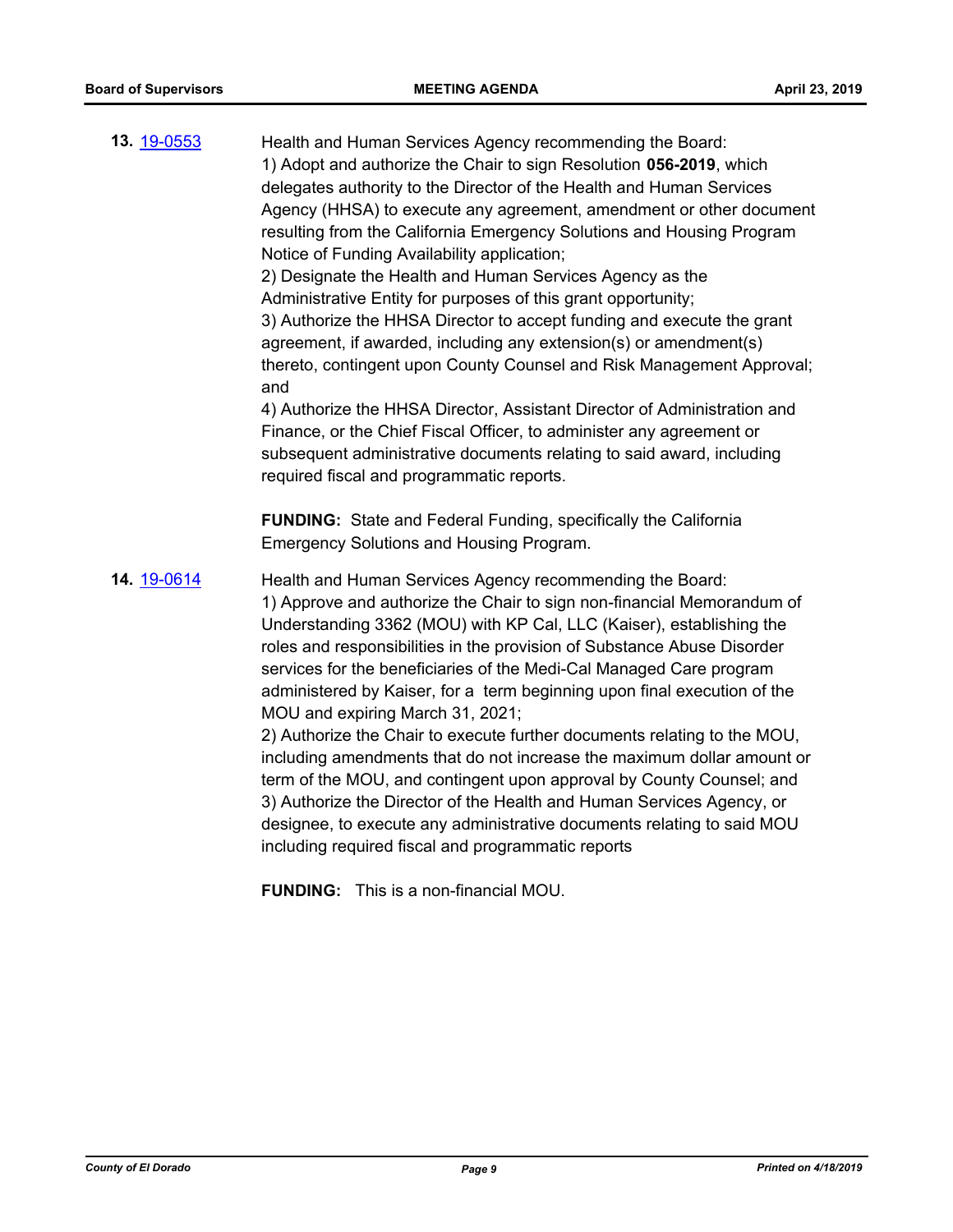#### **LAND USE AND DEVELOPMENT - CONSENT ITEMS**

**15.** [19-0475](http://eldorado.legistar.com/gateway.aspx?m=l&id=/matter.aspx?key=25796) Department of Transportation recommending the Board adopt and authorize the Chair to sign Resolution **055-2019** with route map included as Resolution Exhibit A, stating the Board's support for the development of United States Bicycle Routes 50 from South Lake Tahoe to San Francisco and 85 from southern California to Oregon.

## **FUNDING:** N/A

**16.** [19-0577](http://eldorado.legistar.com/gateway.aspx?m=l&id=/matter.aspx?key=25898) Environmental Management Department recommending the Board provide conceptual review and approval, as required by Board Policy A-3, for the Environmental Management Department, to amend the Ordinance Code Chapter 8.38 - Hazardous Materials, repeal Ordinance Code Chapter 8.40 - Underground Storage Tanks, and repeal Ordinance Code Chapter 8.41 - Fuel Containing MTBE, in order to better align with and comply with revisions to local and state regulations.

**FUNDING:** Non-General Fund / Regulated Facility Permit Fees.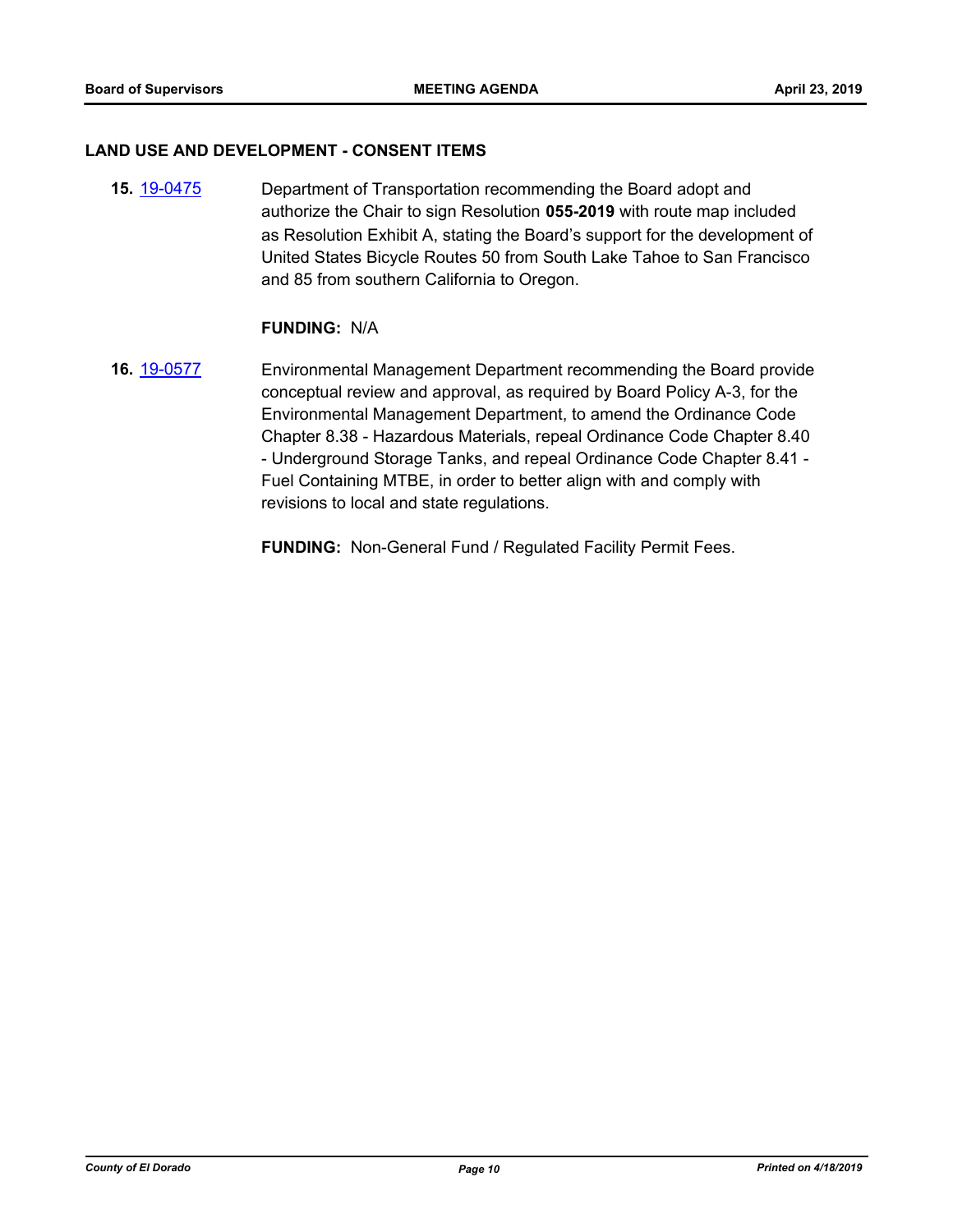#### **LAW AND JUSTICE - CONSENT ITEMS**

- **17.** [19-0213](http://eldorado.legistar.com/gateway.aspx?m=l&id=/matter.aspx?key=25533) District Attorney's Office and Public Defender's Office recommending the Board 1) Approve the replacement of existing case management systems to a consolidated, single database case management system by Karpel Solutions, which will provide a comprehensive, modern system to meet the business needs of both departments; 2) Waive the competitive bidding requirements for the purchase of the Karpel Case Management System, in accordance with County Ordinance 3.12.160 Section B; 3) Authorize the District Attorney and Public Defender to negotiate agreements for products and services for the purchase and installation of the Karpel Case Management System; 4) Authorize the Purchasing Agent to execute said Agreements, contingent upon review and approval by County Counsel and Risk Management, in the estimated not-to-exceed amounts of \$386,500 for the Prosecutor Module and \$95,700 for the Defender Module. The estimated not-to-exceed amounts include the purchase price for the modules, data conversion, installation, training and one year of maintenance; 5) Approve and authorize the use of the AB109 District Attorney and Public Defender Subaccount funding for these purchases; 6) Approve the addition of the Prosecutor Module to the District Attorney's FY 2018/19 Fixed Asset list and approve the addition of the Defender Module to the Public Defender's FY 2018/19 Fixed Asset list; 7) Approve and authorize the Chair to sign a budget transfer increasing revenue and expense appropriations within the District Attorney's Office operating budget by \$179,500 (4/5 votes required); and 8) Approve and authorize the Chair to sign a budget transfer increasing revenue and expense appropriations within the Public Defenders' Office operating budget by \$84,500 (4/5 votes required). **FUNDING:** AB109 District Attorney and Public Defender Subaccount
	- **18.** [19-0568](http://eldorado.legistar.com/gateway.aspx?m=l&id=/matter.aspx?key=25889) Sheriff's Office recommending the Board approve and authorize the Chair to sign Resolution **058-2019** adopting the 2019 update to the El Dorado County Multi-Jurisdictional Hazard Mitigation Plan for the purpose of increasing the safety for citizens of the County during natural hazard events, while reducing the risk of loss of life and property.

## **FUNDING:** N/A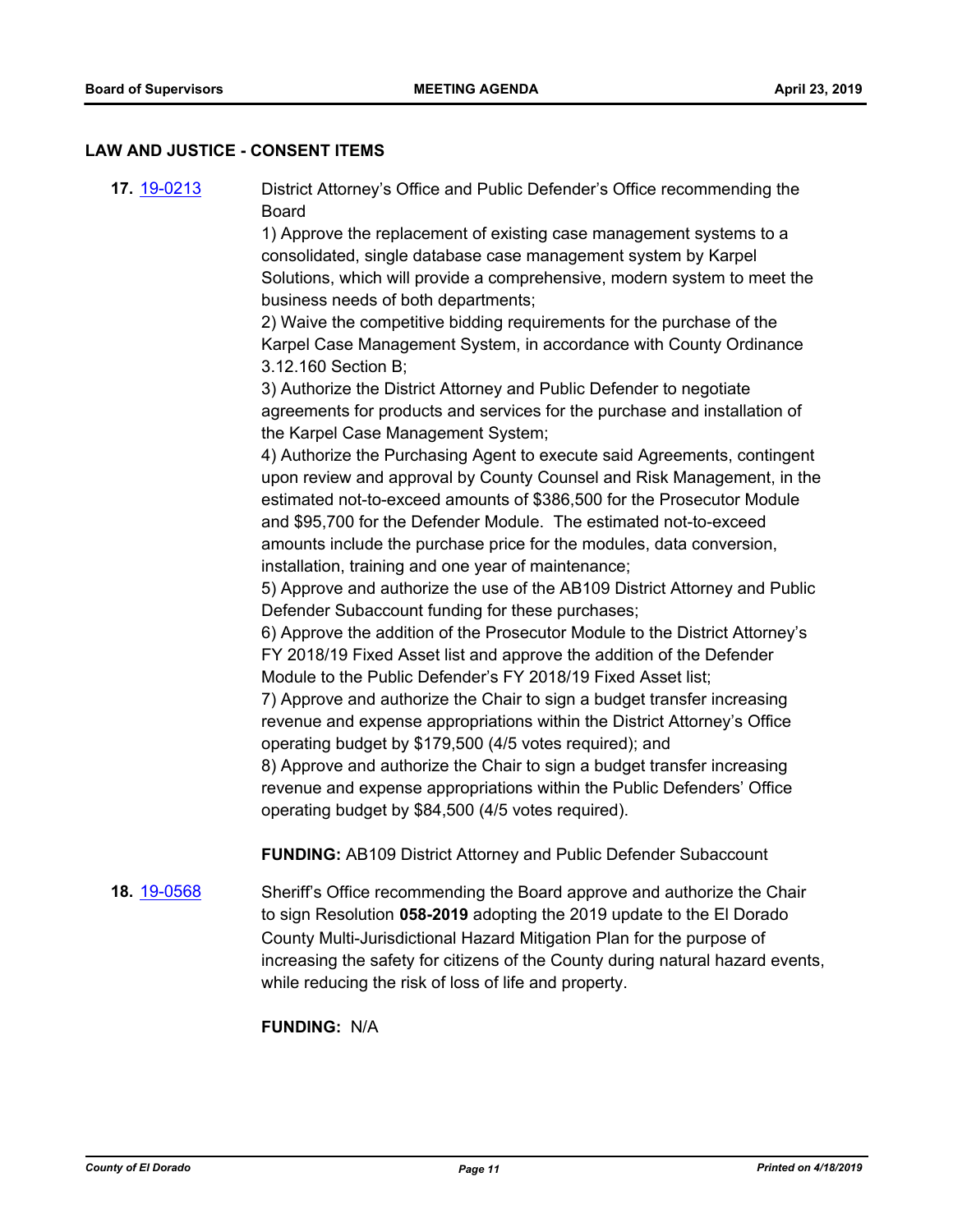**19.** [19-0571](http://eldorado.legistar.com/gateway.aspx?m=l&id=/matter.aspx?key=25892) Sheriff's Office recommending the Board approve and authorize the Chair to sign Amendment II to the perpetual Agreement 875-S0911 (FENIX 1026) with Keefe Commissary Network, LLC, an affiliate of The Keefe Group, to do the following:

1) Replace Section 6. Menu in Agreement 875-S0911 Amendment I; 2) Amend Section 8. Term & Termination to revise the contract term from perpetual to month-to-month beginning April 30, 2019 until either party cancels in writing 30 days prior to the date of termination; and 3) Amend Notice to Parties and County Officer responsible for administering the contract to update the information.

**FUNDING:** Inmate Welfare Trust Account.

**20.** [19-0587](http://eldorado.legistar.com/gateway.aspx?m=l&id=/matter.aspx?key=25908) Sheriff's Office recommending the Board approve and authorize the following actions:

> 1) Approve and authorize the Chair to sign a budget transfer drawing down funds from the Supplemental Law Enforcement Services Account (SLESA) increasing use of fund balance and increasing appropriations by \$260,000 in the Sheriff's Office budget for the purchase of handheld radios (4/5 vote required); and

> 2) Approve the addition of a quantity of forty-seven (47) hand held radios to the Sheriff's Office Fiscal Year (FY) 2018/19 Fixed Asset List; and 3) Authorize the Purchasing Agent to increase Contract Number FENIX #2169 by an amount not to exceed \$260,000 with Motorola Inc. for the

purchase of additional hand-held radios; and 4) Approve and authorize the addition/deletion to the Sheriff's Office FY 2018/19 Fixed Asset list, deleting Jail Cameras and adding a quantity of

three (3) 9-1-1 consoles for the Dispatch unit for an estimated cost of \$90,000

**FUNDING: SLESA Funding \$260,000, General Fund \$90,000.**

## **END CONSENT CALENDAR**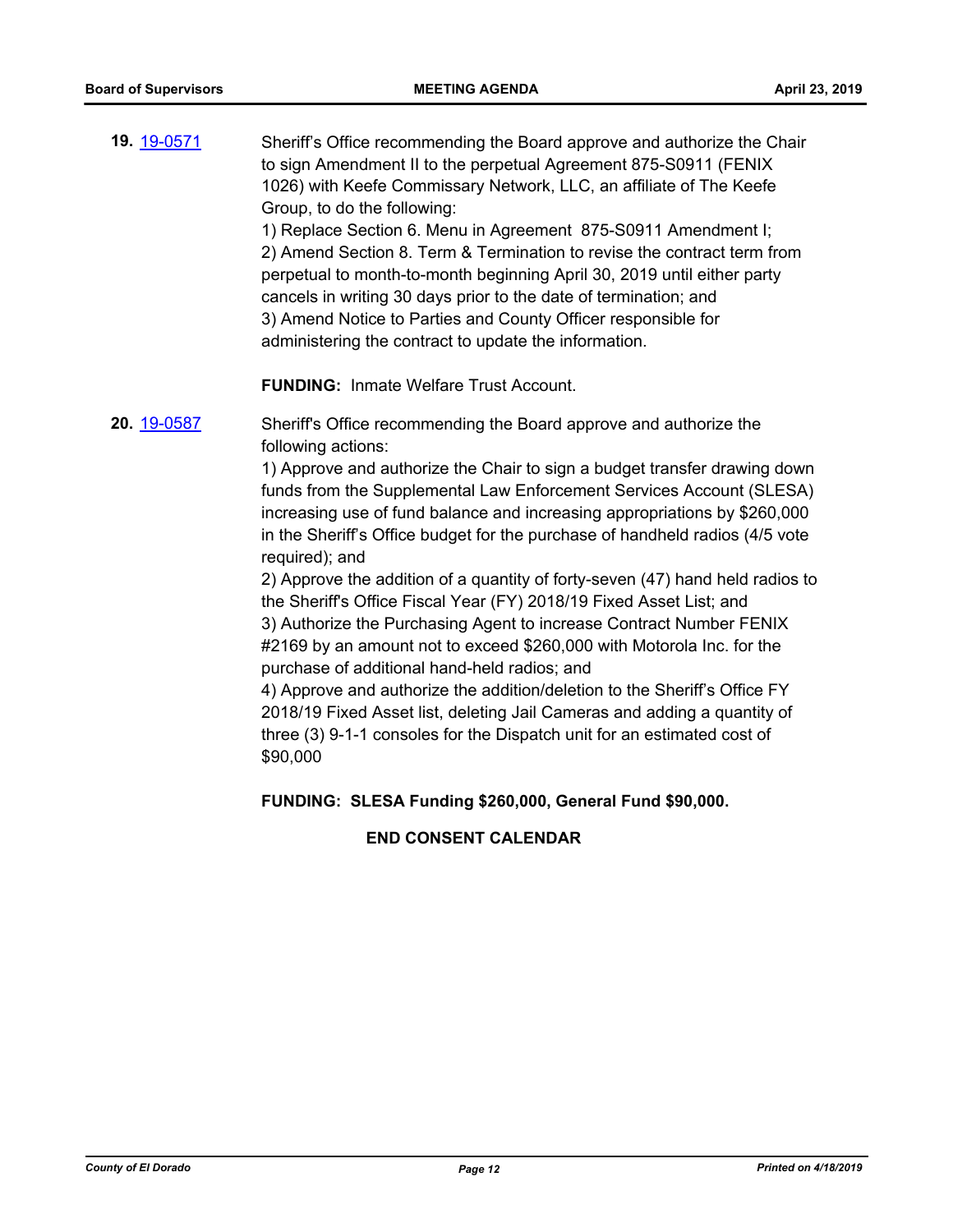## **DEPARTMENT MATTERS (Items in this category may be called at any time)**

**21.** [19-0421](http://eldorado.legistar.com/gateway.aspx?m=l&id=/matter.aspx?key=25742) Health and Human Services Agency recommending the Board: 1) Approve and authorize the Purchasing Agent to sign Agreement for Services 3792 with C.O.R.E. Medical Clinic, Inc., for the provision of Drug Medi-Cal Organized Delivery System (DMC-ODS), Narcotic Treatment Program (NTP) services in the amount of \$69,877, with an effective date retroactive to April 1, 2019, through December 31, 2020; 2) Find in accordance with County Ordinance Section 3.13.030 it is more economical and feasible to engage an independent contractor for DMC-ODS and NTP services; and 3) Authorize the Purchasing Agent, or designee, to execute further documents relating to Agreement for Services 3792, including amendments which do not increase the maximum dollar amount or term of the Agreement, and contingent upon approval by County Counsel and Risk Management. (Est. Time: 5 Min.) **FUNDING:** 47% Federal, 11% State, 26% Realignment, 16% Other, and 0% General Fund. Medi-Cal (including Federal Financial Participation and State funding); and Behavioral Health Realignment. **22.** [19-0449](http://eldorado.legistar.com/gateway.aspx?m=l&id=/matter.aspx?key=25770) Chief Administrative Office, Facilities Division and Procurement and Contracts Division, and Health and Human Services Agency, recommending the Board consider the following: 1) Reject the Bid Protest submitted by Norwood Construction Services for Bid No 19-968-041; and 2) Award Bid No. 19-968-041 for the tenant improvements needed at 3368 Sandy Way, South Lake Tahoe to the lowest responsive and qualified bidder, Roebbelen Contracting, Inc.; and 3) Authorize the Chair to sign Public Works Contract No. 19-968-041, subject to review and approval by County Counsel and Risk Management; with Roebbelen Contracting, Inc. for \$1,064,000 and a term of 120 calendar days; and 4) Authorize the Purchasing Agent to sign an Escrow Agreement, if requested by any Contractor and in accordance with Pubic Contract Code Section 22300, for the purpose of holding Contract retention funds. (Est.

Time: 10 Min.)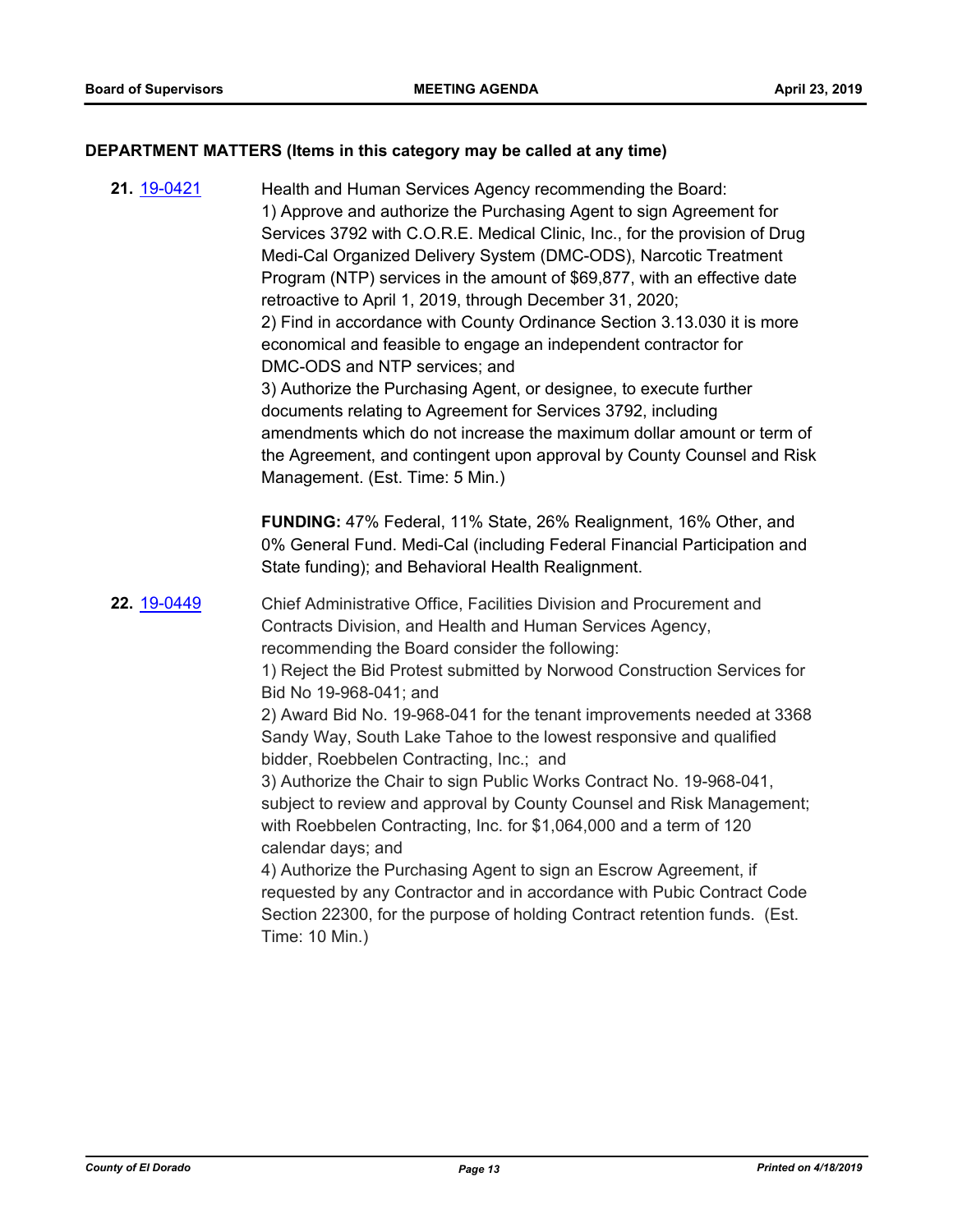**23.** [19-0595](http://eldorado.legistar.com/gateway.aspx?m=l&id=/matter.aspx?key=25916) Supervisor Novasel recommending the Board: 1) Authorize funding of \$1,500 to support the Tahoe Home Connections efforts to distribute mailers to second home owners on the South Shore of Lake Tahoe, soliciting interest in long-term or seasonal renting of their homes and find that a public benefit is derived from supporting this effort which serves to address the lack of available housing; and 2) Direct the Chief Administrative Officer, or designee, to return to the Board with a funding agreement for consideration. (Cont. 4/9/19, Item 33) (Est. Time: 10 Min.)

**FUNDING**: Community Funding.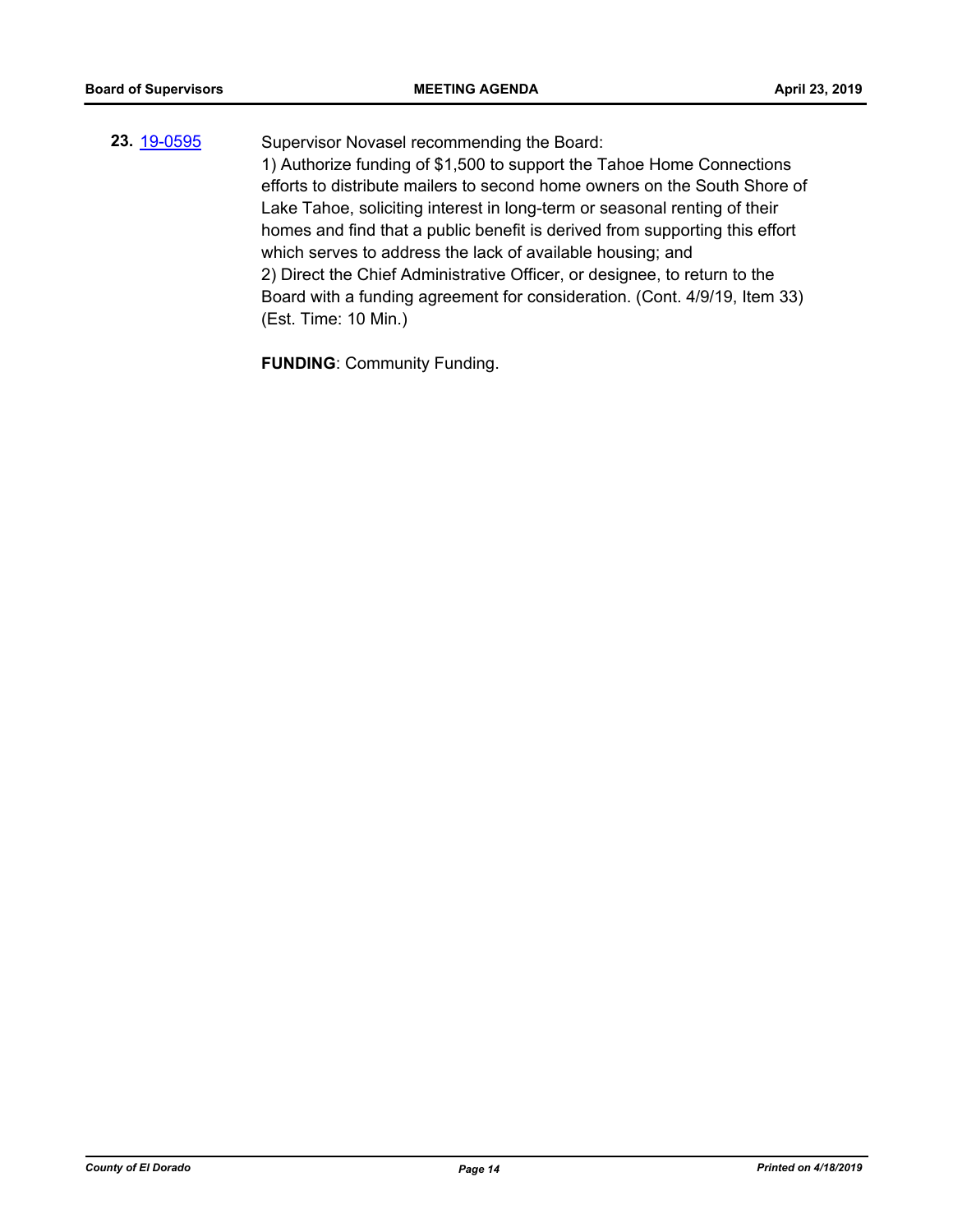#### **10:00 A.M. - TIME ALLOCATION**

**24.** [19-0610](http://eldorado.legistar.com/gateway.aspx?m=l&id=/matter.aspx?key=25931) Chief Administrative Office and the Planning and Building Department, Economic Development Division, recommending the Board: 1) Receive a presentation from Barry Broome, President and CEO for Greater Sacramento Economic Council (GSEC) on achievements and the County's return on investment for Fiscal Year (FY) 2018-19; and 2) Direct to Staff to return to the Board with an Agreement with Greater Sacramento Economic Council for FY 2019-20 in an amount not to exceed \$62,345. (Est. Time: 1 Hr.)

#### **FUNDING:** N/A

## **11:00 A.M. - TIME ALLOCATION**

- **25.** [19-0575](http://eldorado.legistar.com/gateway.aspx?m=l&id=/matter.aspx?key=25896) Supervisor Novasel recommending the Board approve and authorize the Chair to sign a Proclamation recognizing the month of May 2019 as National Bike Month. (Est. Time: 5 Min.)
- **26.** [19-0633](http://eldorado.legistar.com/gateway.aspx?m=l&id=/matter.aspx?key=25955) Registrar of Voters recommending the following: 1) Receive a presentation on the benefits of implementing Voter Centers in El Dorado County; and 2) Authorize and approve the Registrar of Voters to implement the Voter's Choice Act to implement Vote Center elections in the County, including performing all activities required in the Voter's Choice Act (VCA), starting with the 2020 elections; and 3) Provide direction to staff to return to the Board with a contract with one of the State-certified vendors to purchase a voting system that utilizes the Vote Center model. (Est. Time: 1 Hr.)

**FUNDING:** State and Federal Funding with a maximum General Fund match of \$757,000.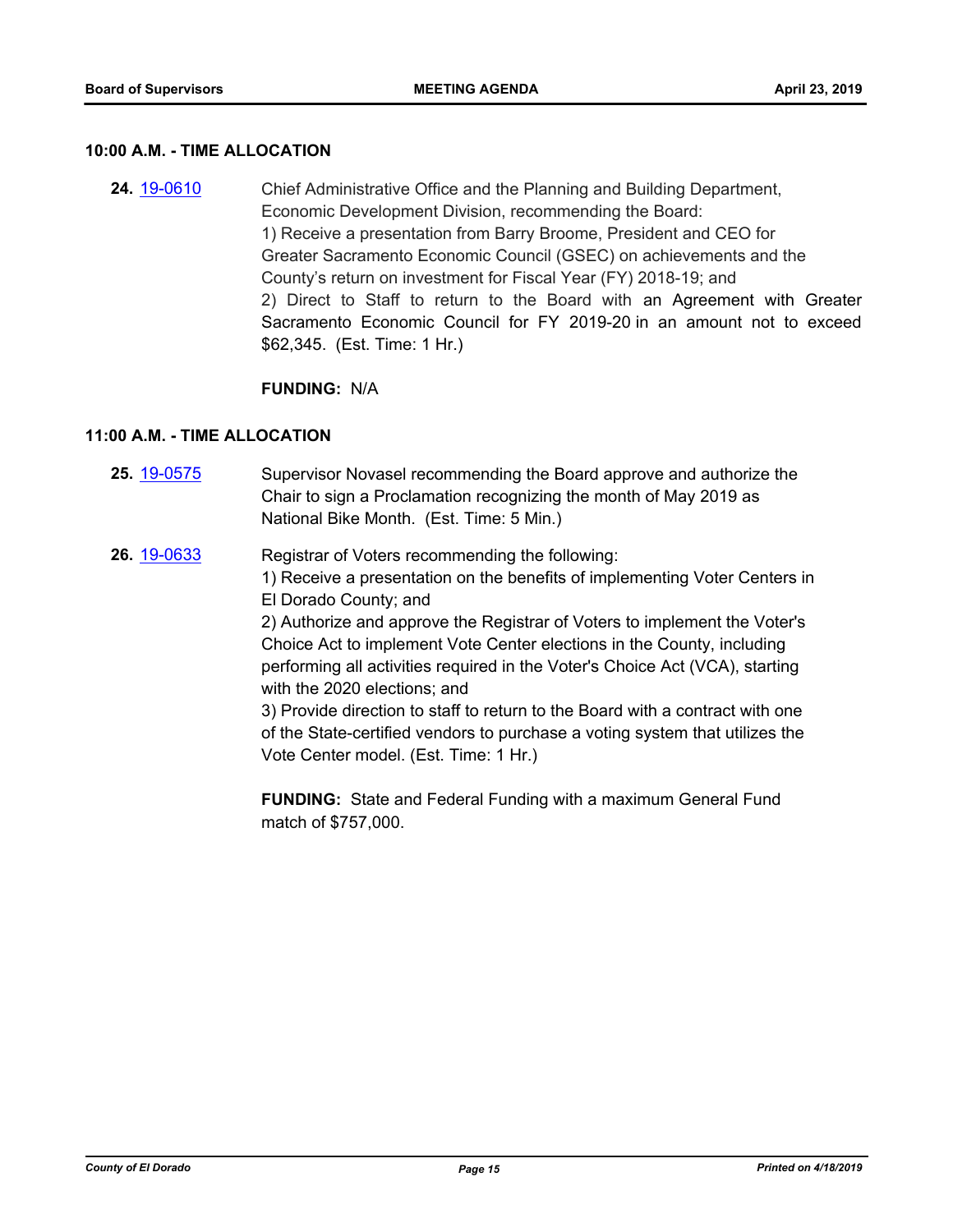#### **1:30 P.M. - TIME ALLOCATION**

**27.** [19-0278](http://eldorado.legistar.com/gateway.aspx?m=l&id=/matter.aspx?key=25600) HEARING - Department of Transportation recommending the Board conduct a Hearing to adopt and authorize the Chair to sign Resolution of Necessity **051-2019** related to the Country Club Drive Alignment - Bass Lake Road to Tierra de Dios Drive Project CIP 71360 / 36105010 Project (Project) authorizing the commencement of eminent domain proceedings to acquire interests in portions of the real property identified as Assessor's Parcel Numbers 119-080-12 and -23 owned by M.H. Mohanna, a married man as his sole and separate property, and finding that: 1) The public interest and necessity require the proposed Project; 2) The Project is planned or located in the manner that will be most compatible with the greatest public good and the least private injury; 3) The Property sought to be acquired is necessary for the Project;

4) The Offer required by Section 7267.2 of the Government Code has been made to the owner(s) of record, unless the owner(s) could not be located with reasonable diligence; and

5) Authorizing outside Counsel, Meyers-Nave, with cooperation as needed from County Counsel, to proceed with the necessary steps to acquire the required property.

Note: a 4/5 vote of the Board is required to adopt the Resolution of Necessity. This Resolution of Necessity and the following eminent domain action is required because negotiations with the property owner are at an impasse. Also, the compensation to be paid for the property is not the subject of this hearing. (Est. Time: 1 Hr.)

**FUNDING:** This Project is funded by Developer Advanced TIM fees with future reimbursement/credit to Developer.

## **2:30 P.M. - TIME ALLOCATION**

**28.** [19-0630](http://eldorado.legistar.com/gateway.aspx?m=l&id=/matter.aspx?key=25952) Ad Hoc Code Enforcement Advisory Committee recommending the Board consider the following:

> 1) Approve the **Introduction** (First Reading) of Ordinance **5101** to amend County ordinance code section **08.08.010** - Fire Prevention regarding vegetation management; and

2) Waive full reading of the Ordinance, Clerk of the Board to read by title only, present background on the ordinance and continue this matter to April 30, 2019 for **Final Passage** (Second Reading). (Est. Time: 1 Hr.)

**FUNDING:** General Fund and Abatement Charges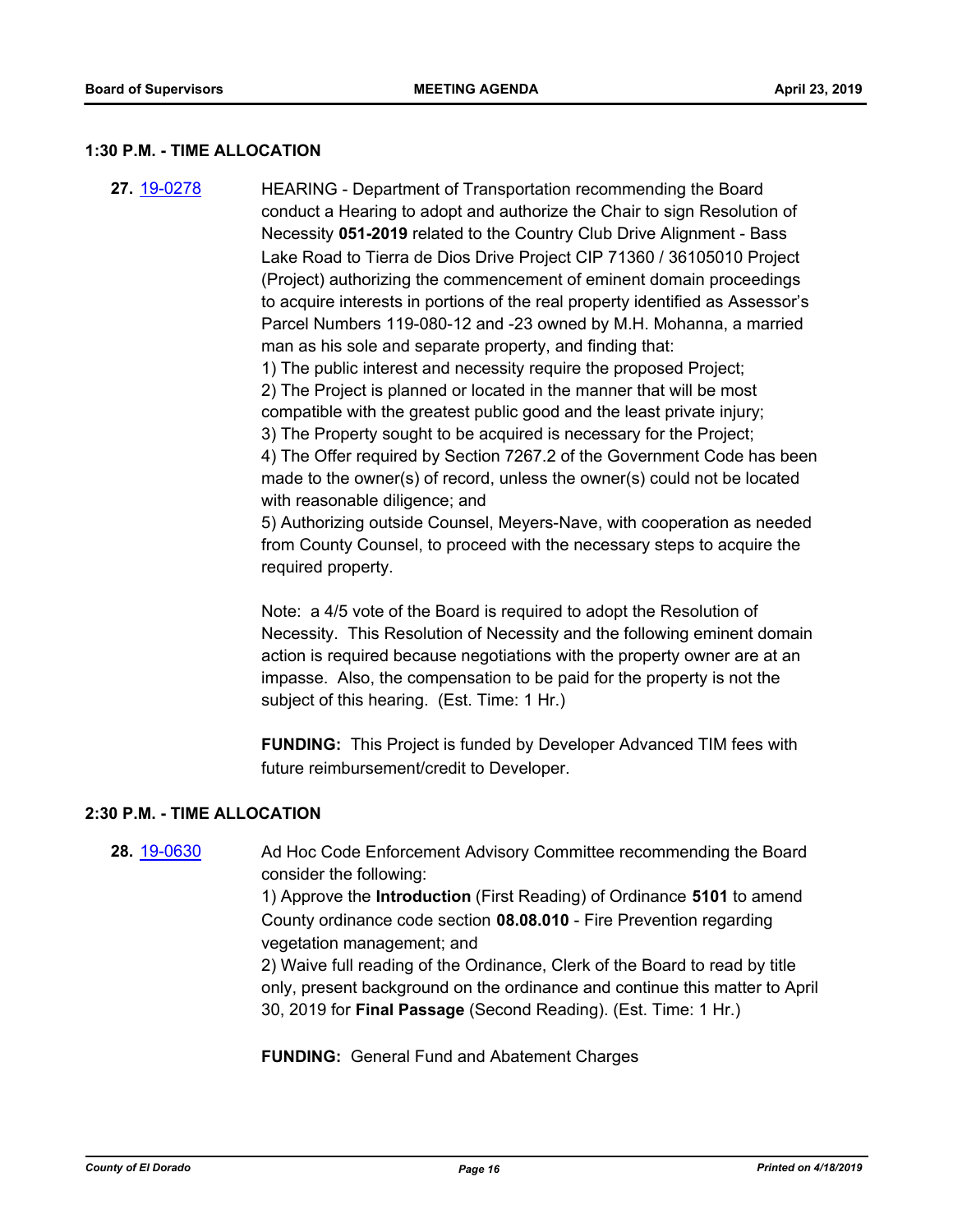## **ITEMS TO/FROM SUPERVISORS**

**CAO UPDATE**

**ADJOURNMENT**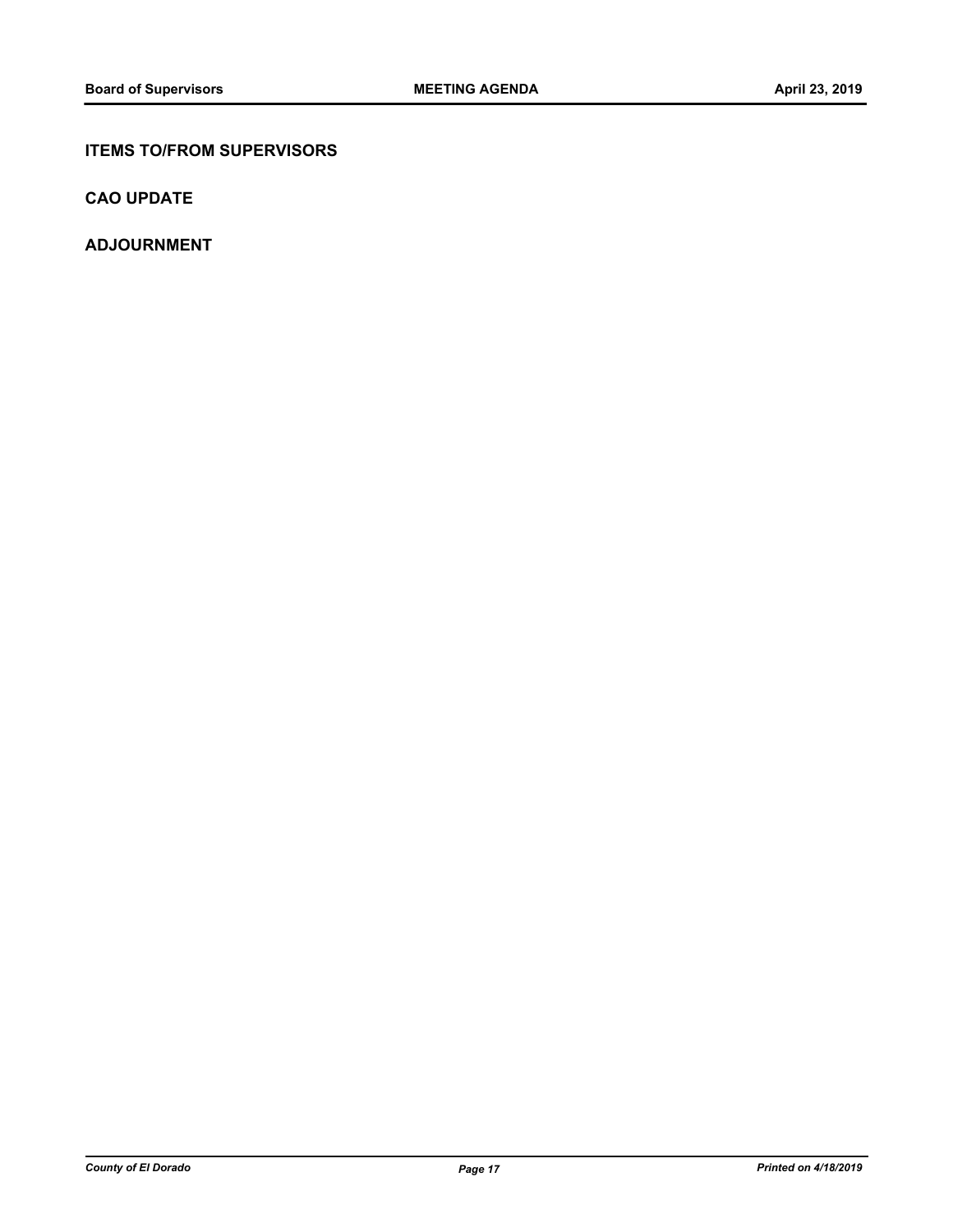## **CLOSED SESSION**

| 29. 19-0428        | Pursuant to Government Code Section 54957.6 - Conference with<br>Labor Negotiator: County Negotiator: Bruce Heid of Industrial Employers<br>and Distributors Association; Director, Health & Human Services Agency<br>and/or designee. Non-Employee Organization: In-Home Supportive<br>Services. (Est. Time: 10 Min.) (Cont. 4/2/19, Item 49)                                                                                                                                                                                                                                                                                                                                                                                                                                                                                                 |
|--------------------|------------------------------------------------------------------------------------------------------------------------------------------------------------------------------------------------------------------------------------------------------------------------------------------------------------------------------------------------------------------------------------------------------------------------------------------------------------------------------------------------------------------------------------------------------------------------------------------------------------------------------------------------------------------------------------------------------------------------------------------------------------------------------------------------------------------------------------------------|
| 30. 19-0613        | Conference with Legal Counsel - Existing Litigation pursuant to<br>Government Code Section 54956.9(d)(1). Title: El Dorado County<br>Emergency Medical Services v. Emergency Medical Services Authority<br>(EMSA); Office of Administrative Hearings Case No. 2019010199 (CSA3<br>Appeal), Number of potential cases: (1). (Est. Time: 15 Min.)                                                                                                                                                                                                                                                                                                                                                                                                                                                                                                |
| 31. 19-0620        | <b>Pursuant to Government Code Section 54956.8 - Conference with</b><br>Real Property Negotiator: This body will hold a closed session to give<br>instructions to its negotiator for the Diamond Springs Parkway - Phase 1B<br>Project regarding the real properties located in Diamond Springs with<br>APNs 051-250-51 and 051-250-54, owned by Michael D. Lindeman and<br>Lorraine D. Lindeman, Trustees of the Lindeman Family 2005 Trust dated<br>October 17, 2005. Instructions to El Dorado County's negotiator will<br>concern price and terms of payment and agreement. Kyle Lassner,<br>Right-of-Way Supervisor, is the negotiator on behalf of El Dorado County.<br>The parties with whom El Dorado County's negotiator may negotiate are<br>those parties identified above and their agents and successors. (Est.<br>Time: 10 Min.) |
| 32. 19-0621        | <b>Conference with Legal Counsel - Significant Exposure to Litigation</b><br>pursuant to Government Code section 54956.9(d)(2). Number of potential<br>cases: (1). (Est. Time: 15 Min.)                                                                                                                                                                                                                                                                                                                                                                                                                                                                                                                                                                                                                                                        |
| 33. 19-0635        | Conference with Legal Counsel - Existing Litigation pursuant to<br>Government Code Section 54956.9(d)(1). Title: Newtown Preservation<br>Society and Wanda Nagel v. County of El Dorado and El Dorado County<br>Board of Supervisors (El Dorado County Superior Court Case PC<br>20190037). Number of potential cases: (1). (Est. Time: 15 Min.)                                                                                                                                                                                                                                                                                                                                                                                                                                                                                               |
| <b>34.</b> 19-0636 | Conference with Legal Counsel - Existing Litigation pursuant to<br>Government Code Section 54956.9(d)(1). Title: Erin Young of the<br>WOPUMNES NISENAN-MEWUK TRIBE v. County of El Dorado and El<br>Dorado County Board of Supervisors, PC 20190050. Number of potential<br>cases: (1). (Est. Time: 5 Min.)                                                                                                                                                                                                                                                                                                                                                                                                                                                                                                                                    |
| 35. 19-0637        | Conference with Legal Counsel - Initiation of Litigation pursuant to<br>Government Code Section 54956.9(d)(4). Number of potential cases: (1).<br>(Est. Time: 15 Min.)                                                                                                                                                                                                                                                                                                                                                                                                                                                                                                                                                                                                                                                                         |
| 36. 19-0644        | <b>Pursuant to Government Code Section 54957- Public Employment.</b><br>Title: County Counsel Recruitment. (Est. Time: 10 Min.)                                                                                                                                                                                                                                                                                                                                                                                                                                                                                                                                                                                                                                                                                                                |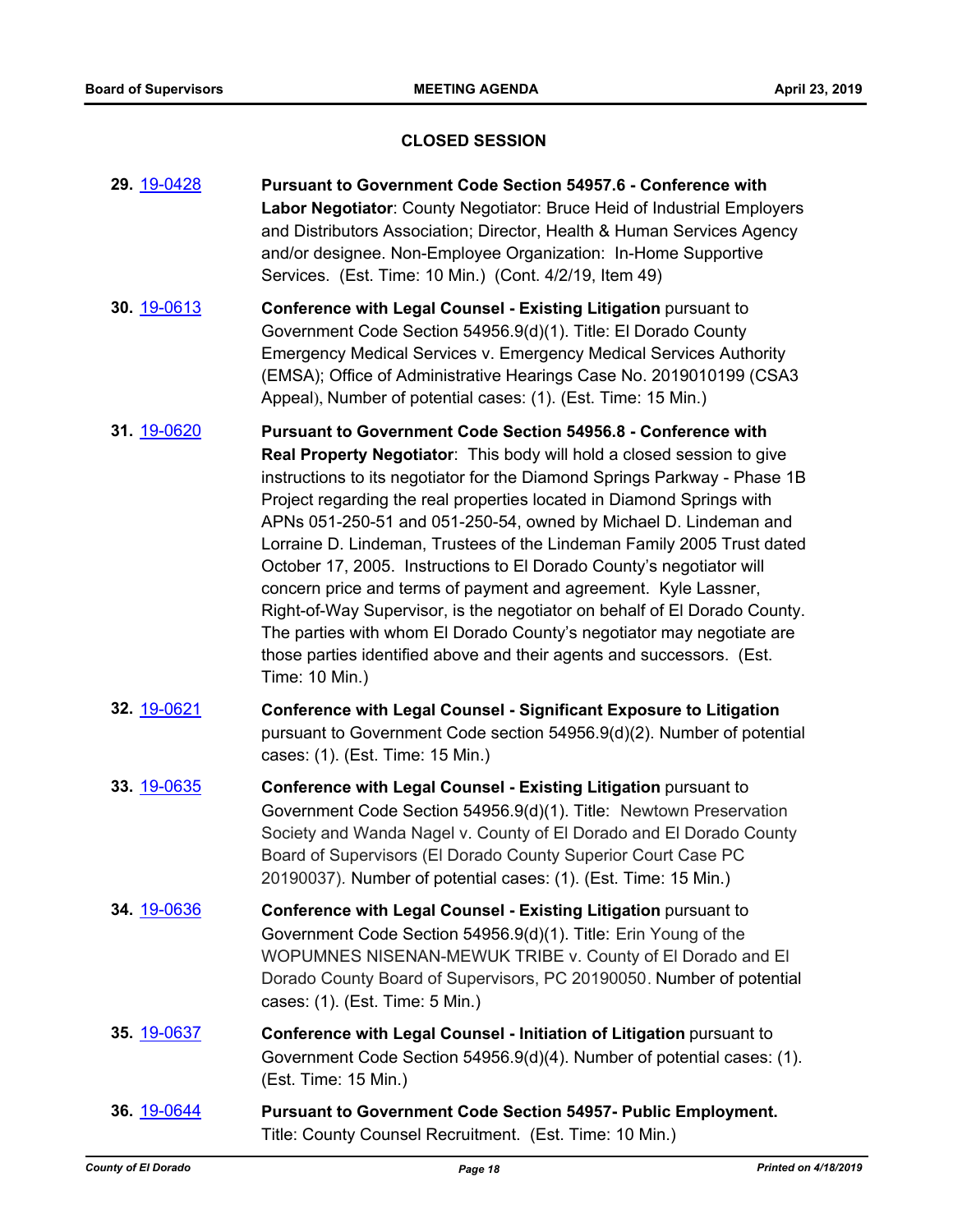- **37.** [19-0631](http://eldorado.legistar.com/gateway.aspx?m=l&id=/matter.aspx?key=25953) **Conference with Legal Counsel - Existing Litigation** pursuant to Government Code Section 54956.9(d)(1). Title: National Prescription Opiate Litigation - County of El Dorado v. Amerisourcebergen Drug Corporation, et al., United States District Court for the Eastern District of California, Case No. 2:18-at-679. (Est. Time: 10 Min.)
- **38.** [19-0679](http://eldorado.legistar.com/gateway.aspx?m=l&id=/matter.aspx?key=26001) **Conference with Legal Counsel - Existing Litigation** pursuant to Government Code Section 54956.9(d)(1). Title: In the Matter of the Appeal by Patricia Damian, California Department of Human Resources, Case No. D-18-0018. Number of potential cases: (1). (Est. Time: 10 min)